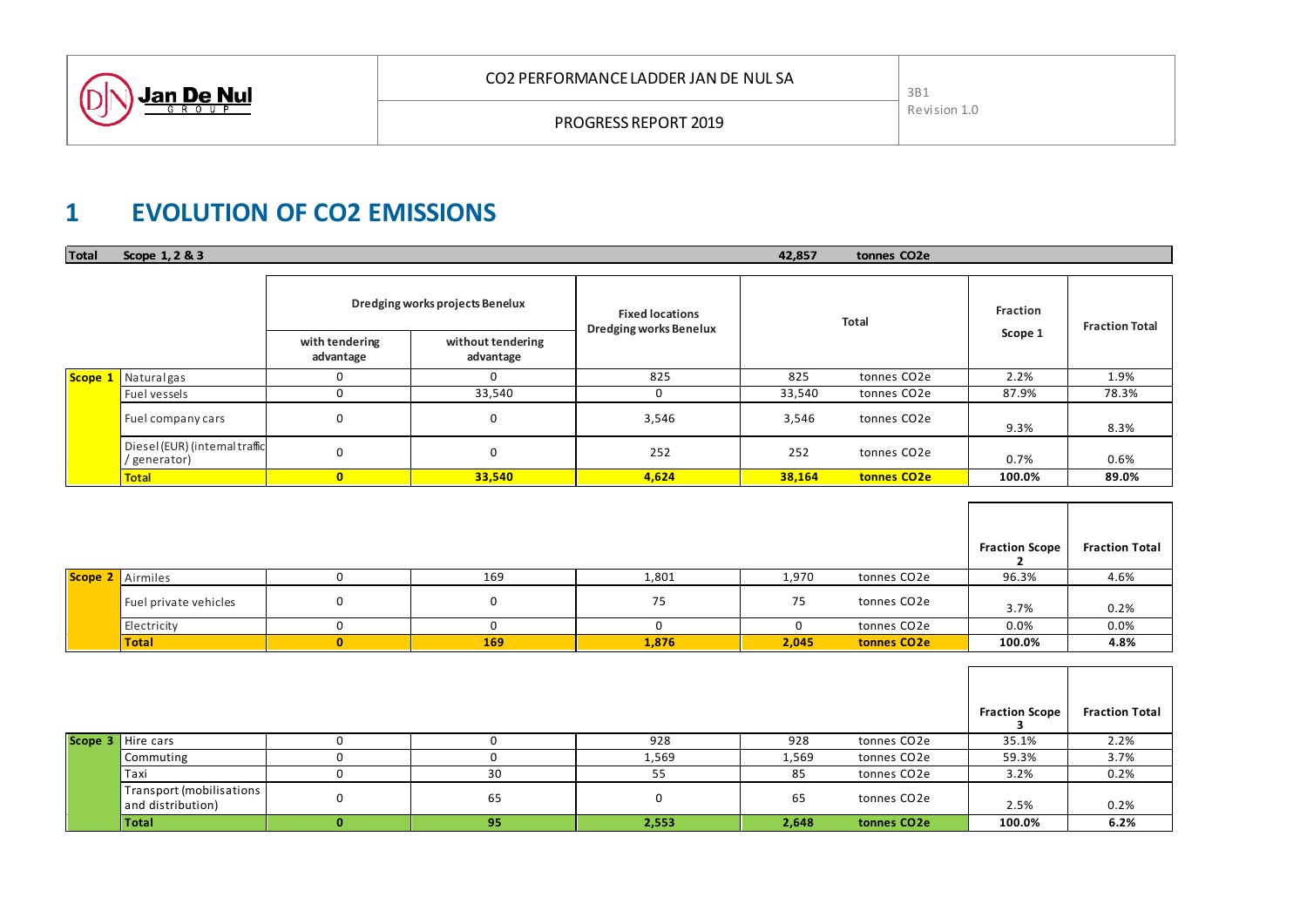

3B1 Revision 1.0

## **2 SCOPE**

- Dredging works Benelux
- Office, warehouses and workshop Bergweg (Aalst)
- Warehouses Cateleyneveld (Aalst)
- Office, warehouses and workshops Tragel (Aalst)
- **Office and warehouses Zelzate**
- Office Capellen(Luxembourg)
- Office Bergen-op-Zoom (Netherlands)

# **3 ENERGY POLICY**

Jan De Nul SA put forward the efficient use and sustainable production of energy as one of their policy visions and want to achieve this through:

- Setting up a continuously updated inventory of energy flows within offices, warehouses, workshops and projects
- The systematic assessment of energy consumption
- The systematic assessment of the sustainability of energy supply
- The planning and implementation of energy saving measures and sustainable energy supply projects
- The supply of sufficient human and material resources and information
- The periodic assessment of the result of energy saving measures and sustainable energy supply projects
- The internal and external communication of their energy performance
- The assessment of their energy policy at the Management Review
- The realisation of projects and production in compliance with laws, regulations, codes of practice, BATNEEC principles, …

The CO2 and energy management system is considered as a "tool" and not as a "target" in the energy policy.

The management is confident that all stakeholders will deploy maximum efforts as part of their tasks and jobs in order to optimise the reduction of energy consumption and the sustainability of energy sources.

As a result, we achieve continuous improvement of the energy performance as part of the CSR policy.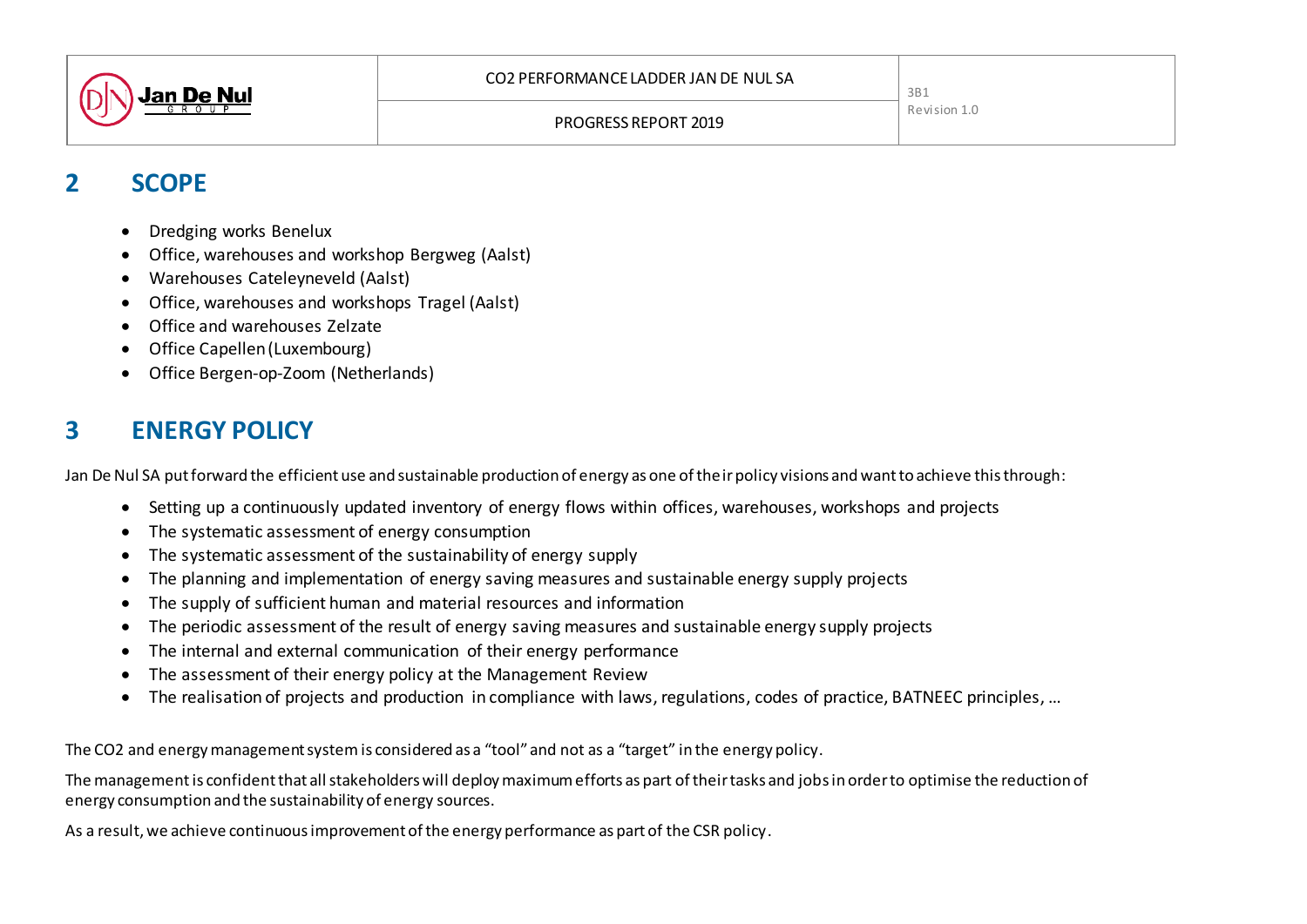

## **4 OBJECTIVES**

#### Target 1

Reduction of fuel consumption in vessels during project implementation.

**Target: at least 10% reduction compared to the tender estimate.**

Vessel fuel consumption depends on the workload, the materials to be processed and the circumstances of the project. Therefore, the targets are not formulated at corporate level, but at project level.

Target 2

Reduction of fuel consumption in staff company cars.

**Target: 10% reduction compared to 2018 by 2025.**

**Footprint 2018 = 4230 tonnes CO2 or 7.32 tonnes/company car, target 2019 = 7.25 tonnes/car or 3.63 tonnes/company car per half-year.**

### Target 3

Reduction of natural gas and heating oil consumption per degree day on fixed sites.

**Target: 1.90 % reduction compared to 2018 by 2020**

**Footprint 2018 = 1131 tonnes CO2 or 541 kg/degree day, target 2019 = 539 kg/degree day**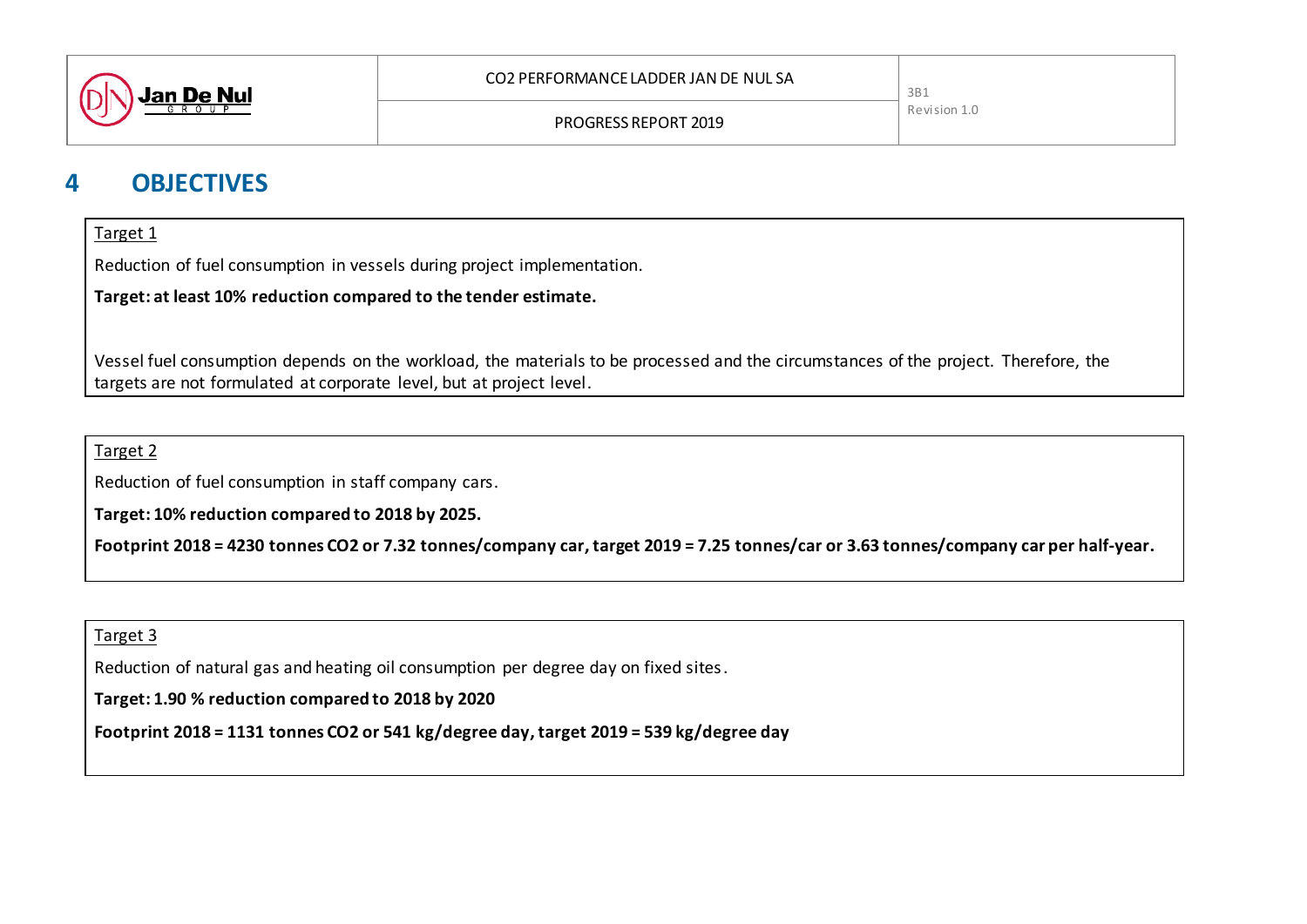

#### Target 4

Green power share (regionally sourced renewable power purchased + production by own PV installations) in proportion to total power consumption

### **Target 2019: at least 98%**

#### Target 5

Reduction of CO2 emissions caused by commuting

**Target 2019: 1% reduction compared to 2018**

**Footprint 2018 = 2433 tonnes or 1.43 tonne/commuter, target 2019 = 1.42 tonne/commuter or 0.71 tonne/commuter per half-year**

#### Target 6

Reduction of CO2 emissions caused by the use of hire cars.

**Target: 10 % reduction compared to 2015 by 2019 through implementation of the chain analysis carried out by ZES.** 

**Footprint 2015 = 816 tonnes CO2, target 2019 = 734 tonnes per year or 263kg/rental**